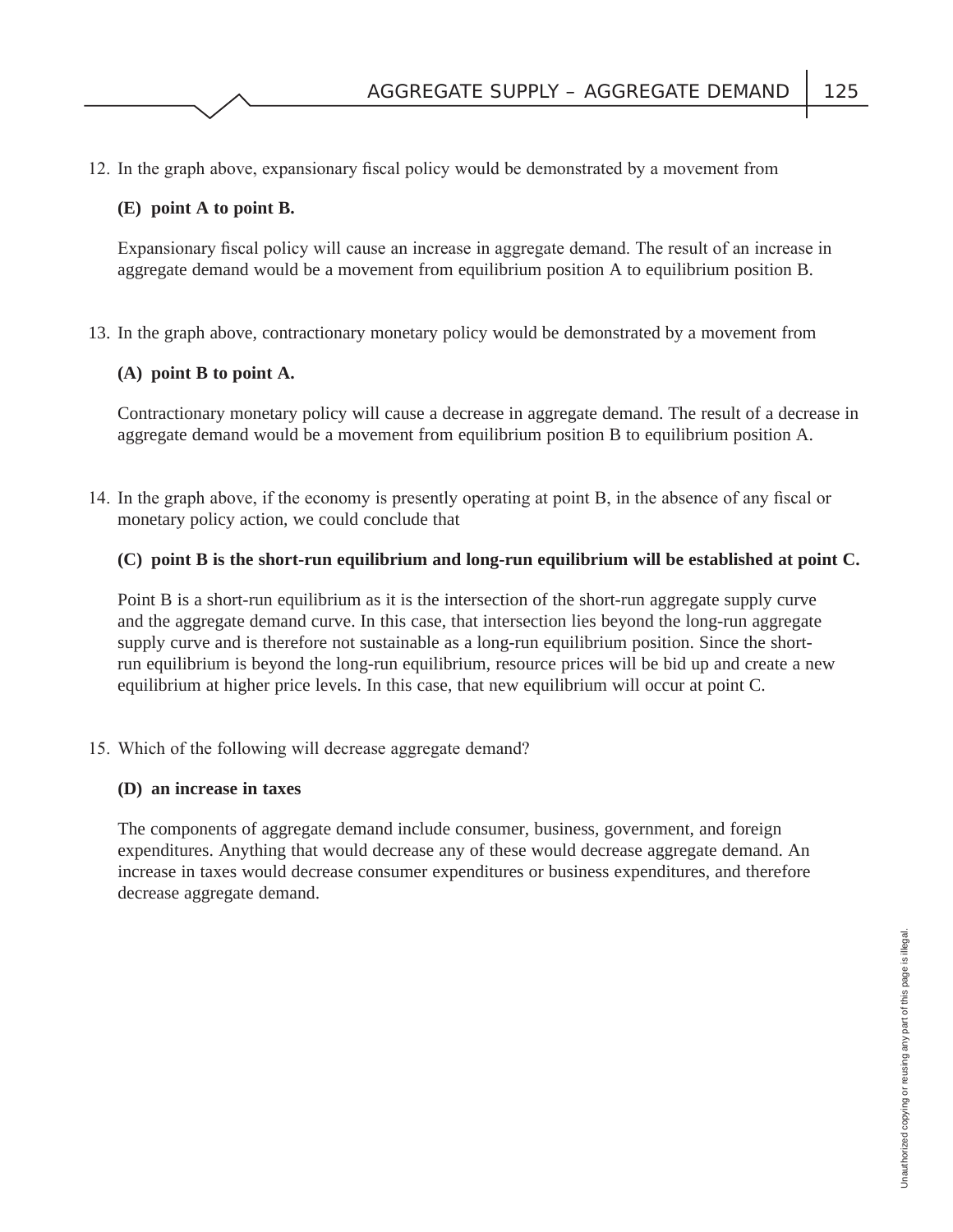16. In the country of Econostan, an island nation previously closed to contact with the rest of the world, the citizens tend to spend 80 percent of any increase in income. Based on this information, if a traveler from outside were to visit and spend \$10,000 on a newly produced product, the GDP of Econostan could increase by a maximum of

## **(E) \$50,000**

If 80 percent of any increase is spent, then 20 percent is saved. The simple spending multiplier is 1/marginal propensity to save, or in this case 1/.20. The simple spending multiplier is therefore 5, so any change in spending would be multiplied by a factor of 5. Five times the spending change of \$10,000 is \$50,000.

 17. A simultaneous and equally sized tax decrease and spending decrease by the federal government would have which of the following effects?

## **(C) decrease the price level and decrease real output**

An equally sized tax decrease and a decrease in government spending would decrease aggregate demand. A decrease in aggregate demand would decrease the price level and real output. As tax decreases are subject to the marginal propensity to consume and save, their full effect would not be felt by the economy. Only the tax decrease multiplied by the marginal propensity to consume would increase aggregate demand. The entire amount of the decrease in government spending would decrease aggregate demand.

 18. An outward shift (to the right) of a production possibility curve would be most closely synonymous with a (an)

#### **(A) increase in long-run aggregate supply.**

An outward shift of the production possibility curve would be the result of an increase in the productive capacity of the economy. A rightward shift of the long-run aggregate supply curve would also demonstrate, or be caused by, an increase in productive capacity.

19. A series of natural disasters like fires, floods, and earthquakes in the short-run could cause

#### **(B)** supply shocks and inflation.

Natural disasters would cause a change in the cost of production. These types of changes would result in a leftward shift in the aggregate supply curve. The result of a decrease, or leftward shift, in aggregate supply would be a rise in the price level, or inflation.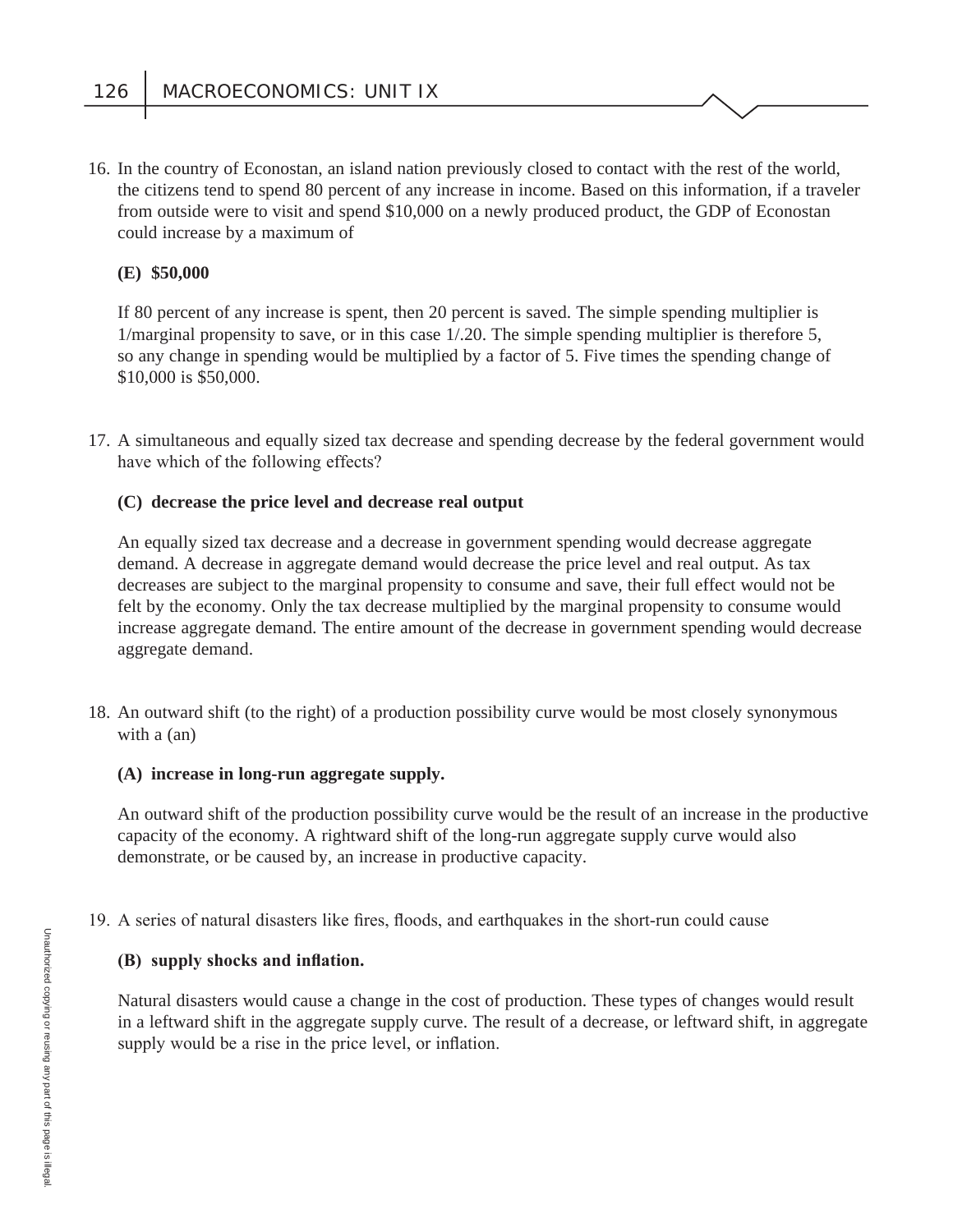20. A commonly cited shortcoming of the effectiveness of fiscal policy is that

## **(B) the interest rate effect and the foreign purchases effect tend to run counter to the policy action.**

The effectiveness of fiscal policy is offset by crowding in and crowding out. The unintended effect of interest rates changing in an undesirable way offsets, to some degree, the intended effect of the fiscal policy. The unintended effect is strengthened by the foreign purchases effect, which also runs counter to the intent of the initial fiscal policy.

21. Based on the findings of the Council of Economic Advisors, the complex multiplier is

## **(B) less than the simple spending multiplier.**

The complex multiplier is less than the simple multiplier because of leakages from the system. The simple multiplier describes the maximum amount by which a change in spending could affect GDP. The complex multiplier describes the actual amount by which a change in spending affects GDP.

22. Cost-push inflation is caused by

## **(D) a decrease in aggregate supply only.**

Cost-push inflation is inflation caused by an increase in the cost of production. Increased production costs would decrease aggregate supply and drive up the price level.

 23. In the graph below, the intersection of which of the aggregate demand curves with the existing aggregate supply curve demonstrates an economy in the most severe recession?

## **(A) A**

The most severe recession would occur where the aggregate supply curve intersects the aggregate demand curve at the lowest level of real GDP. In this case, that is aggregate demand curve A.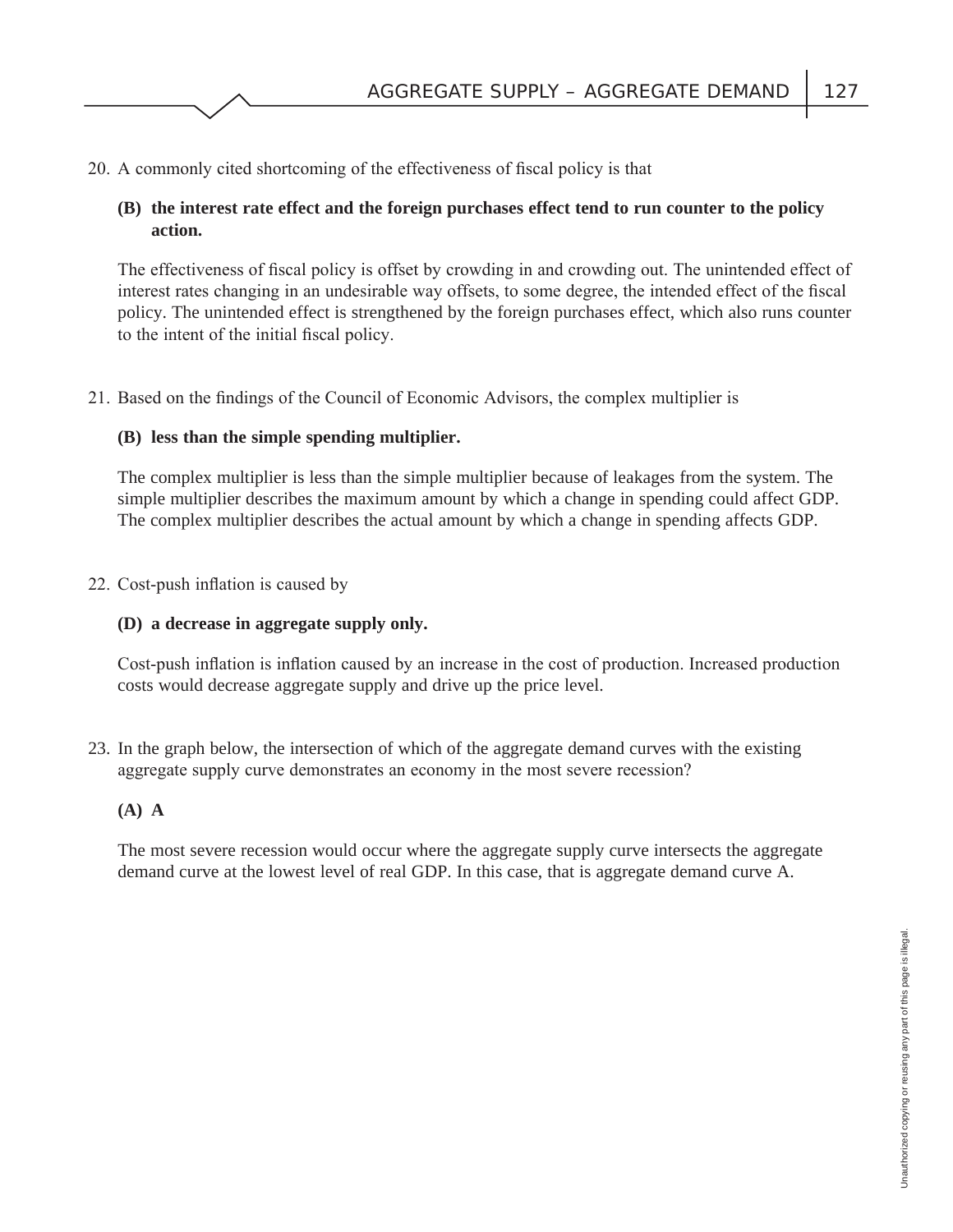24. Which of the following represents a valid potential limitation of the effectiveness of fiscal policy and monetary policy respectively?

## **(A) crowding out; a weak link between interest rate changes and investment changes**

Crowding out is an unintended consequence of expansionary fiscal policy. An expansionary policy would require the government to enter the loanable funds market and increase the demand for loanable funds, driving up the interest rate. The higher interest rates would crowd out private investment and offset, to some degree, the intended effect of the expansionary policy. If there is a weak link between interest rate changes and the level of investment spending, this would limit the effectiveness of monetary policy.

25. In the graph below, crowding out is demonstrated by which of the following shifts?

## (A) Aggregate Demand<sub>1</sub> to Aggregate Demand<sub>4</sub> to Aggregate Demand<sub>5</sub>

Crowding out is associated with expansionary fiscal policy. Expansionary fiscal policy would initially shift aggregate demand outward. The unintended effect of an expansionary policy would be to drive up interest rates which would crowd out private investment and shift aggregate demand inward. This is shown on the graph by a shift of aggregate demand from Aggregate Demand<sub>1</sub> to Aggregate Demand<sub>4</sub> and then a shift from Aggregate Demand<sub>4</sub> to Aggregate Demand<sub>5</sub>.

 26. The effect of a simultaneous decrease in government spending and a decrease in the money supply would be correctly shown in which of the graphs below?

## **(C) C**

A decrease in government spending would decrease aggregate demand. A decrease in the money supply would increase interest rates and decrease aggregate demand.

## 27. The long-run aggregate supply curve is most similar to the

#### **(D) production possibilities curve.**

The long-run aggregate supply curve describes a potential level of maximum production. This potential output would occur at full employment. The production possibility curve also shows the maximum level of production if all resources are being efficiently used.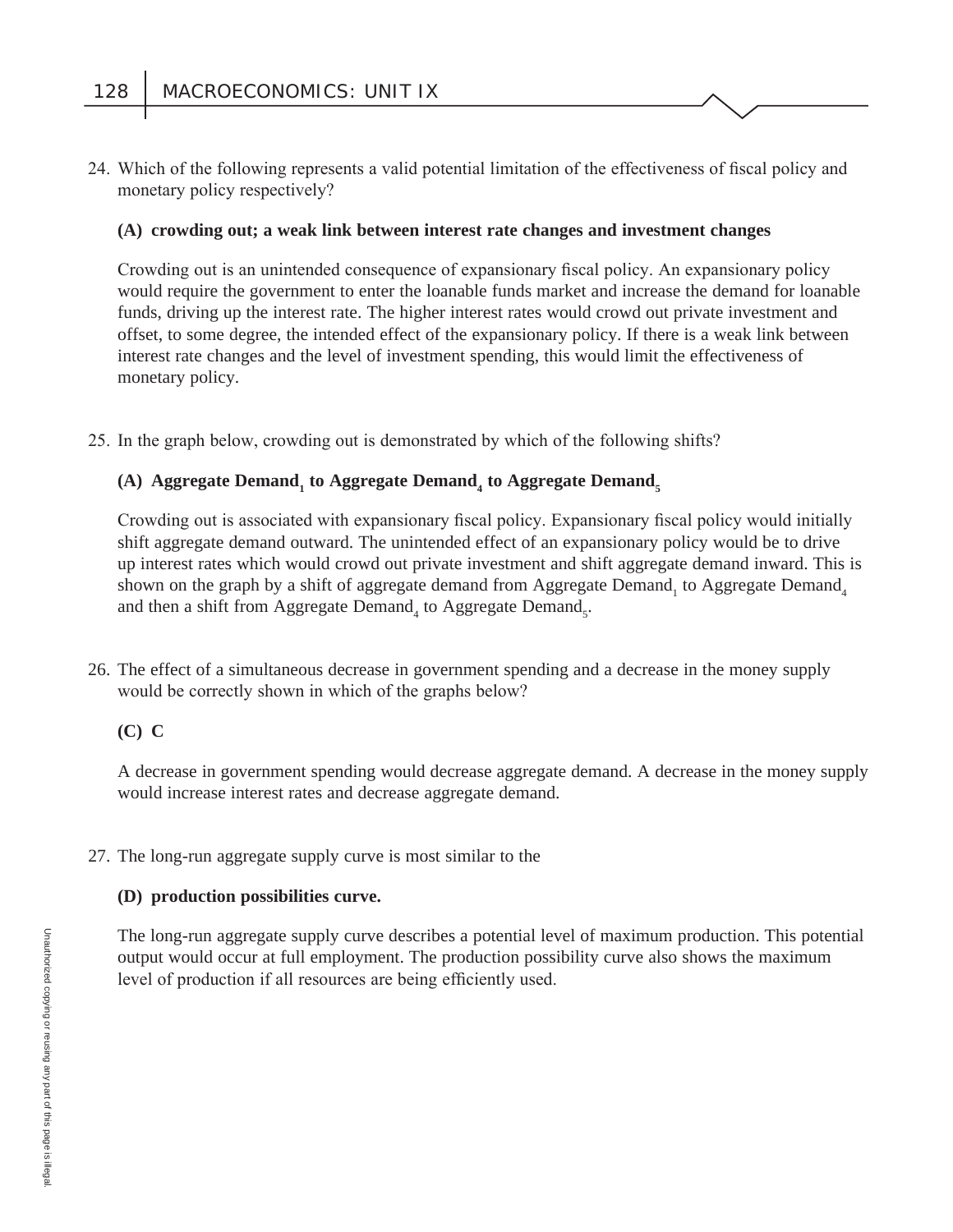- 28. Which of the following correctly sums up the difference between the classical and Keynesian views of macroeconomic stability?
	- **(B) the Keynesian view is that the economy is inherently unstable and needs active countercyclical policies to provide stability, while the Classical view is that the best course of action**  is to allow market forces (through flexible wages and prices) to correct for any short-term **economic fluctuations.**

The Keynesian view is that the economy is inherently unstable and needs active counter-cyclical policies to achieve the desired outcomes. The classical view is that markets will self correct and, through a system of flexible wages and prices, the economy will automatically achieve the desired outcome.

29. Which of the graphs below demonstrates an economy experiencing long-run economic growth?

## **(A) A**

Long-run economic growth is demonstrated by a rightward shift in the long-run aggregate supply curve.

 30. The concept of crowding out (or crowding in) is generally regarded as a limitation of the effectiveness of

## (A) fiscal policy only.

Crowding out and crowding in are unintended consequences of expansionary and contractionary fiscal policies. An expansionary fiscal policy drives up interest rates and, as a result of the higher interest rates, private investment is crowded out. Contractionary fiscal policy drives down interest rates and crowds in private investment. Both of these are considered limitations of the effectiveness of fiscal policy.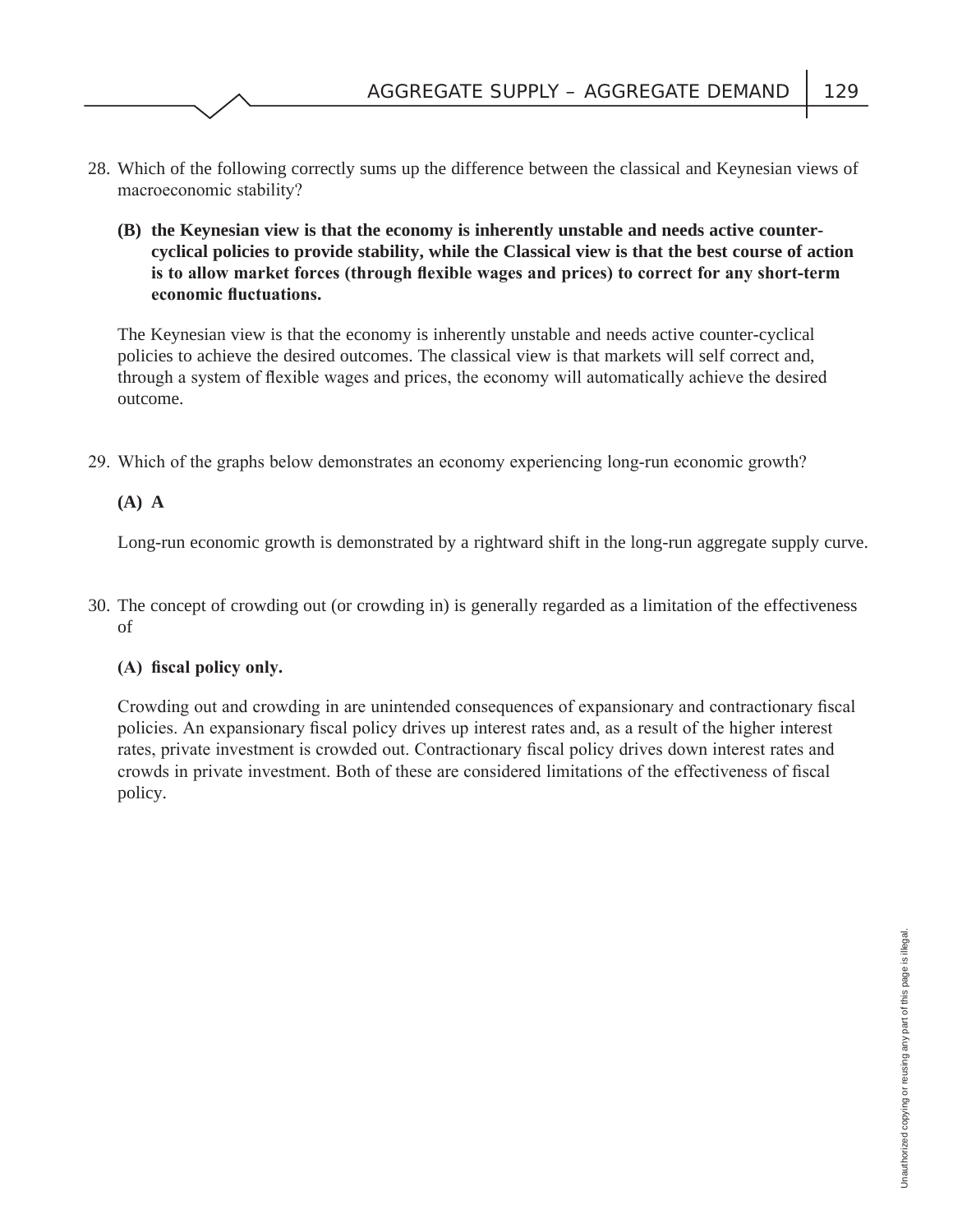# RUBRICS

1. Assume the following figures represent the existing condition in the U.S. economy:

| Unemployment rate              | 6% |
|--------------------------------|----|
| Inflation rate                 | 6% |
| Annual rate of real GDP growth | 3% |

- (a) Is the economy facing any economic problems as described by the data above? Explain. Yes, the rate of inflation is high, significantly above the 2-3% range.
- (b) Draw an aggregate supply and aggregate demand diagram to demonstrate the effect of the federal government instituting a massive new tax increase on consumers and businesses in the economy described above.

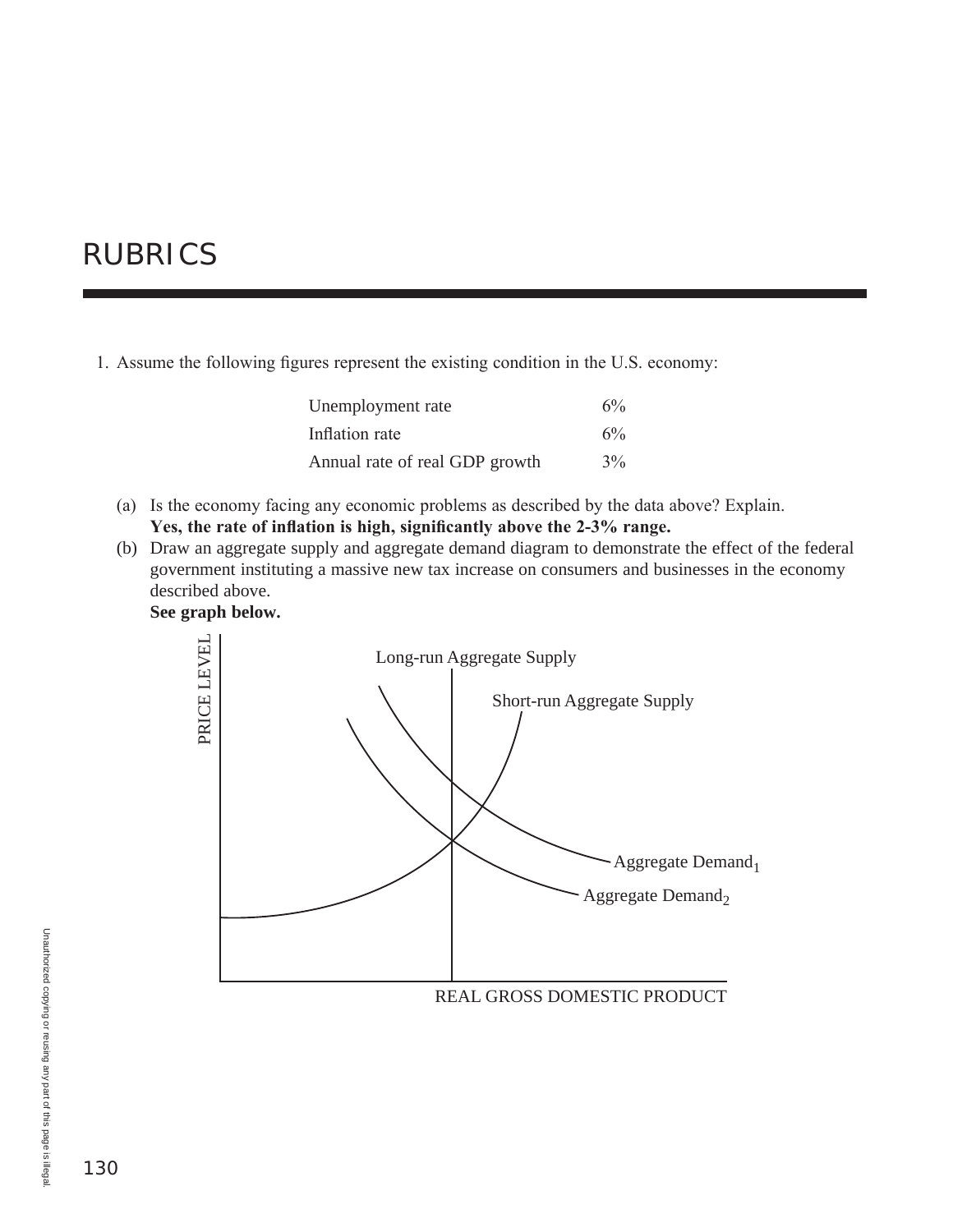(c) Describe the effect of the Federal Reserve decreasing the money supply on each of the following: (i) interest rate

**Interest rates would increase as the supply of money decreases.**

(ii) the level of output

**The level of output would decrease as higher interest rates would decrease aggregate demand.**

(iii) the level of unemployment

**The level of unemployment would increase as higher interest rates would decrease aggregate demand.**

(iv) the price level

**The price level would decrease as higher interest rates would decrease aggregate demand.**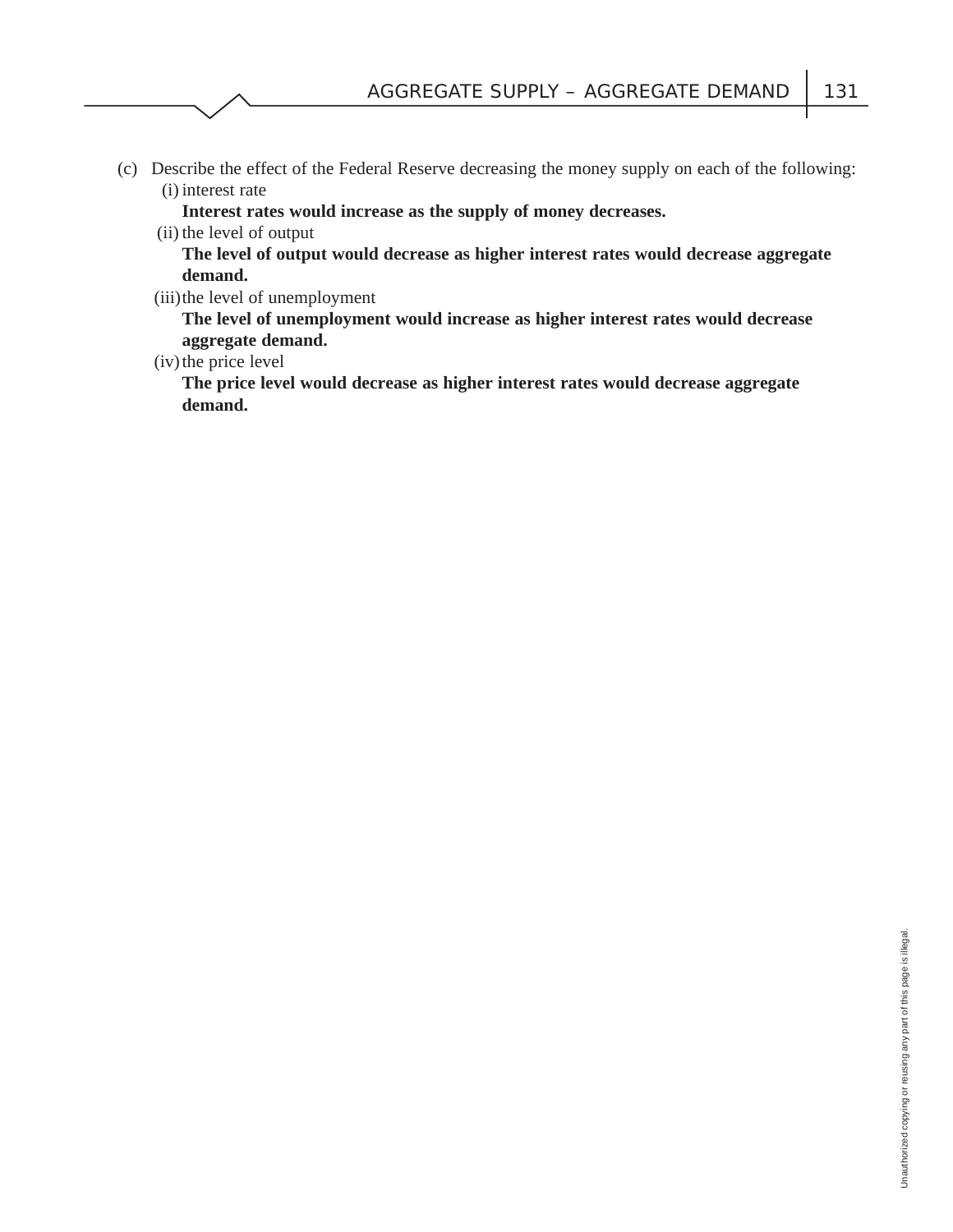- 2. Draw a correctly labeled short-run Phillips curve and then redraw the curve to demonstrate the effect of each of the following:
	- (a) a leftward shift of the aggregate demand curve **See graph below.**



(b) a rightward shift of the aggregate supply curve **See graph below.**